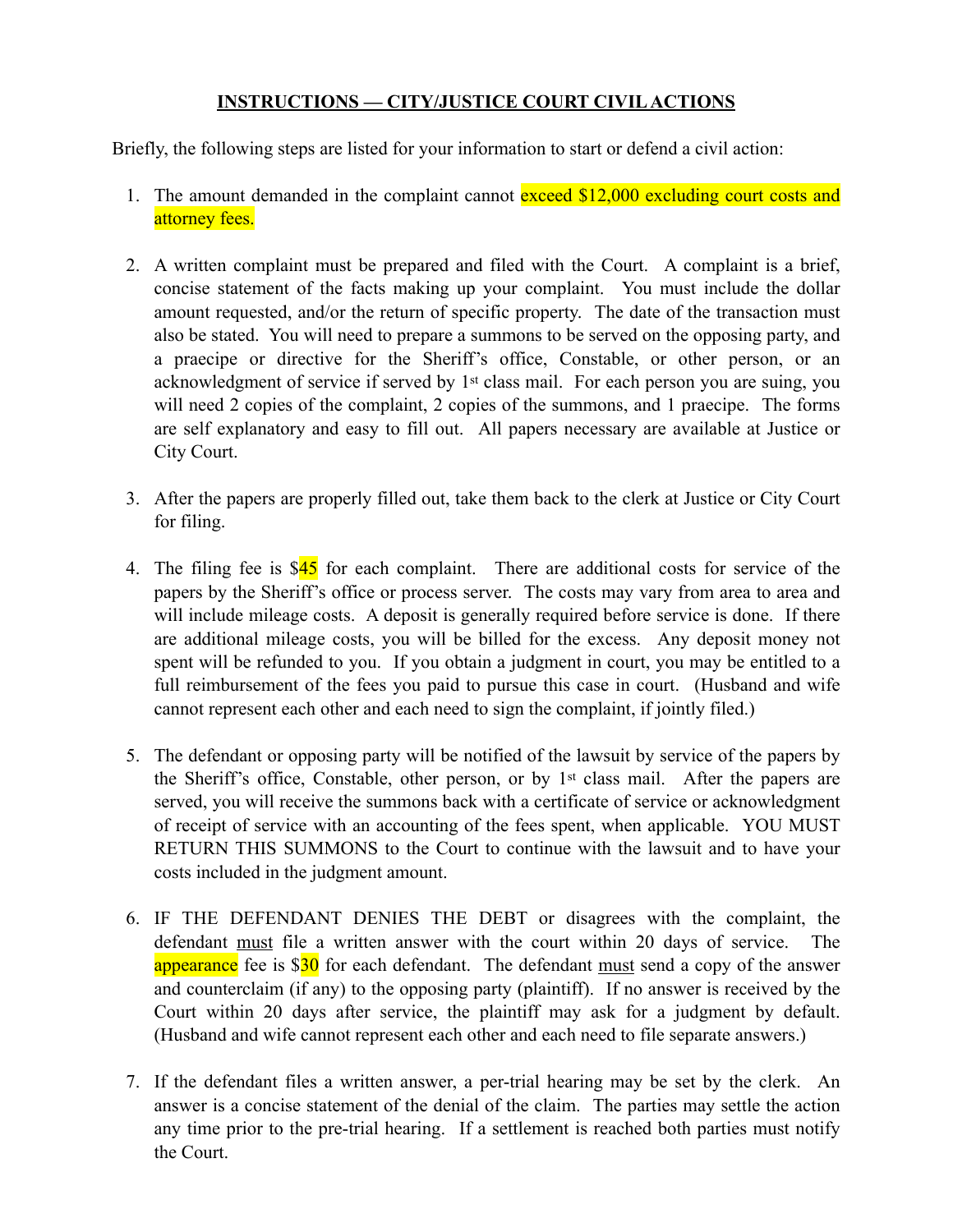- 8. The pre-trial hearing is an informal hearing held in the courtroom between the parties. This hearing is scheduled for the benefit of the parties and allows for a full and fair discussion of the issues of the lawsuit filed. Settlement is highly possible at the pre-trial hearing and will save the parties the cost and time of going to a formal trial. If the plaintiff does not appear at the scheduled pre-trial hearing, the complaint may be dismissed. If the defendant does not appear, a default judgment may be granted.
- 9. If a settlement is reached at the pre-trial hearing, the Judge will docket the terms of the settlement or dismissal, or issue a stipulated judgment. If no settlement is reached, the Court will set the case for a trial as soon as possible.
- 10. If a case continues to trial, the parties will be given a handout outlining the procedure that will be expected to be followed at the trial. Each party is responsible for proving to the Court the facts of their side of the case. At the trial, each party will be expected to bring all of their witnesses, written documents (i.e., lease, contract, bills of sale, receipts, etc.), or other evidence needed for judgment. Generally, deadlines to comply with discovery or exchange of information are set by the Court.
- 11. After the trial is held, the Court will issue a judgment based on the facts presented in the case. Each party will receive a copy of the judgment. Either party will have 30 days to file a written notice of appeal with the District Court and complete the procedures necessary. An appeal will be heard in the District Court as a brand new trial. You will be required to pay a filing fee to the Clerk of the District Court and post an appeal bond, if set by the Judge.

Your evidence is held for thirty (30) days after the judgment is issued. After that time, you may pick up your evidence from the Court file. The Court will not mail the evidence back to you. If an appeal is filed, the evidence is transferred to the District Court with all other payers.

- 12. If you obtain a judgment, either by default or after a pre-trial hearing or a trial is held, you may proceed to the actual collection of the judgment.
- 13. If the parties wish to negotiate a payment plan for the payment of the judgment, you may do so. The Court would encourage any payments to be handled directly between the parties involved.
- 14. Payment of judgment is due immediately, however, we recommend that you wait ten (10) days after judgment before you begin the collection process.
- 15. If the winning party does not receive payments in a timely fashion or if no payment arrangement is made, you may ask the Court to issue an execution. An execution is an order to the Sheriff or levying officer to assist your collection process. You may execute against a savings or checking account, personal property (not a necessity of life), wages, vehicles, campers, or any other assets the judgment debtor may have. You will be required to fill out a praecipe specifically identifying "what" you want to execute against.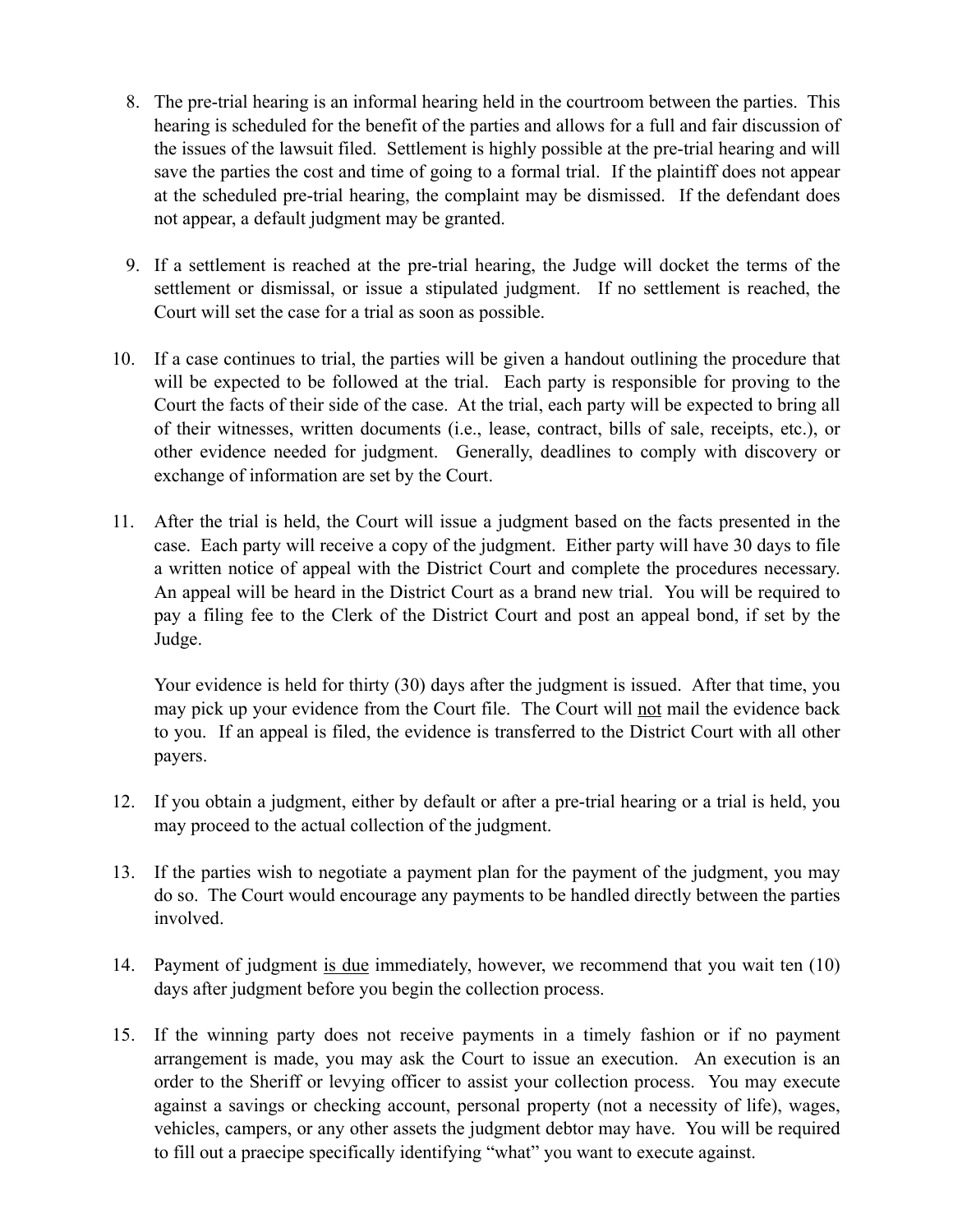This includes bank, name and address, title and identification numbers, color, make, model and number, and any other information that will specifically identify the property or item to be seized. You must advise the Sheriff or levying officer where the property you wish to have seized is located and any and all other pertinent information.

You must research the item you want to have seized to be sure that the item is free from lien. If there is a lien on an item, you will be responsible to the lien holder for the amount due.

There is an additional fee required for service of the execution by the Sheriff's office or levying officer. The fee varies plus mileage, per execution. These costs will be added to the judgment as accruing costs. Any monies collected, such as wages or money retrieved from a checking or savings account, will be distributed to you, after the Sheriff or levying collect their costs. If personal property is seized, the property will be sold at Sheriff's sale and the proceeds, less the Sheriff's costs, will be given to you.

When you file an execution, be aware that you may not get the entire amount due the first time. It may be necessary to file more than one execution. The debtor is allowed to withhold a certain percentage from execution to support his/her family or for the necessities of life. An execution may be served numerous times while it is valid. Only one execution may be issued at one time. A return of execution, with or without anything being received, must be filed with the Court before another execution may be issued.

- 16. If your judgment is for automobile damages resulting from an accident and the debtor makes no effort to satisfy the judgment within sixty (60) days, you have an additional alternative. Contact the Court and request the clerk, in writing, to notify the Driver Control Bureau to suspend the debtor's driver's license and/or vehicle registration.
- 17. You may also request the Court for a "Show Cause Hearing" and examination of the judgment debtor. The debtor will be subpoenaed into Court and ordered to show cause why no effort has been made to satisfy the judgment. This hearing will only be set after you have attempted to execute at least once against the debtor for the judgment due.

At the hearing, you will be allowed to ask the debtor questions about income, monies available, personal property value, spouse's income, and any other questions regarding the debtor's financial history to satisfy the amount of the judgment.

- 18. You may also file a "Certificate of Transcript of Docket" with the Clerk of the District Court that will place a lien on any real property (land or home) that the debtor may have. The property will not be sold without satisfaction of the judgment prior to sale.
- 19. An execution may be served by any sheriff in any county of the state.
- 20. Your judgment is good for ten (10) years (MCA 27-2-201(2), so although you have been unable to collect on the judgment recently if the debtor should get a job within the time limit, you may execute any time within the ten (10) years. The judgment will also be recorded against the debtor's credit record with the Credit Bureau. After 10 years, the judgment may be extended for good cause.